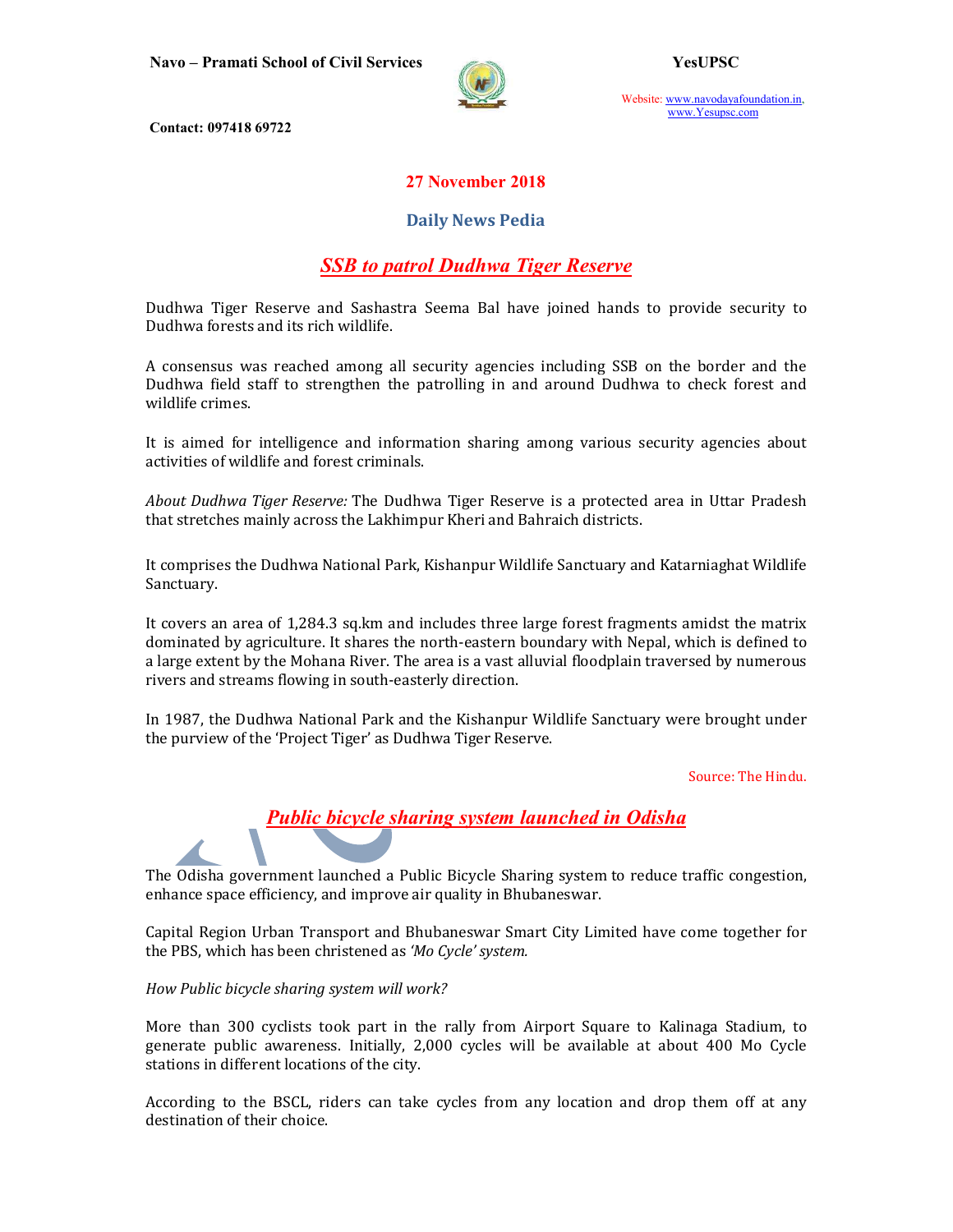The operators will coordinate to ensure the redistribution and availability of cycles at highdemand locations. Unlike rentals under the PBS system, cycles stored in a closely spaced network of stations will be made available to riders for short term shared use. This new system would encourage use of the same cycle by multiple riders every day. Users would have to download Mo Cycle application and register for a nominal monthly subscription.

The rider can locate the nearest Mo Cycle station and unlock the cycle through Quick Response Code scan. Technology interventions such as GPS and smart locks are an integral part of the system.

Source: The Hindu.

## PIL urges Minimum Wages Act for domestic workers

Common Cause, along with the National Platform For Domestic Workers (NPDW) and Aruna Roy, has filed a writ petition in the Supreme Court (SC) pleading for directions by the Court to ensure fair and humane working conditions for domestic workers.

Important Facts: The petition has pleaded SC to urgently intervene to acknowledge domestic help as a "service for pay" and be included under the **Minimum Wages Act, 1948** in all states' as well as the central schedule. The petition asked also the Supreme Court to lay down guidelines to protect the workers' rights and issue appropriate writ, order or direction to the Union to take following measures to ameliorate their condition:

- $\triangleright$  By inter alia notification of minimum wages, compulsory weekly and annual paid leaves.
- $\triangleright$  Extension of maternity leave benefits.
- $\triangleright$  Collective bargaining through organized legal unions.
- $\triangleright$  First response complaints authority.

 $\mathcal{L}$ 

 $\triangleright$  Extending socio economic rights of pension and healthcare as provided to the workers of organized sector.

In addition to this, the petition also argued for the following in line with ILO Convention 189, until a law is brought in place.

- $\triangleright$  Maximum 8 hours of duty per day, weekly rest.
- $\triangleright$  The right to paid leaves and mandatory weekly off as a basic right under **Article 21.**
- $\triangleright$  Notice of termination and one month's salary in lieu of notice of termination.

Moreover, a Committee of Experts should be appointed under the supervision of the Supreme Court to suggest means to regulate domestic workers' employment agencies, terms and conditions of dignified employment of domestic workers as well as setting up of a mechanism for dispute resolution.

The domestic workers suffer from vulnerabilities like absence of proper documentation, rarely negotiated employment contracts, terms of employment at whims of the employer etc.

The Indian homes have witnessed a 120% increase in domestic workers in the decade post liberalisation. "While the figure was 7,40,000 in 1991, it has increased to 16.6 lakh in 2001, according to the petition.

Source: The Hindu.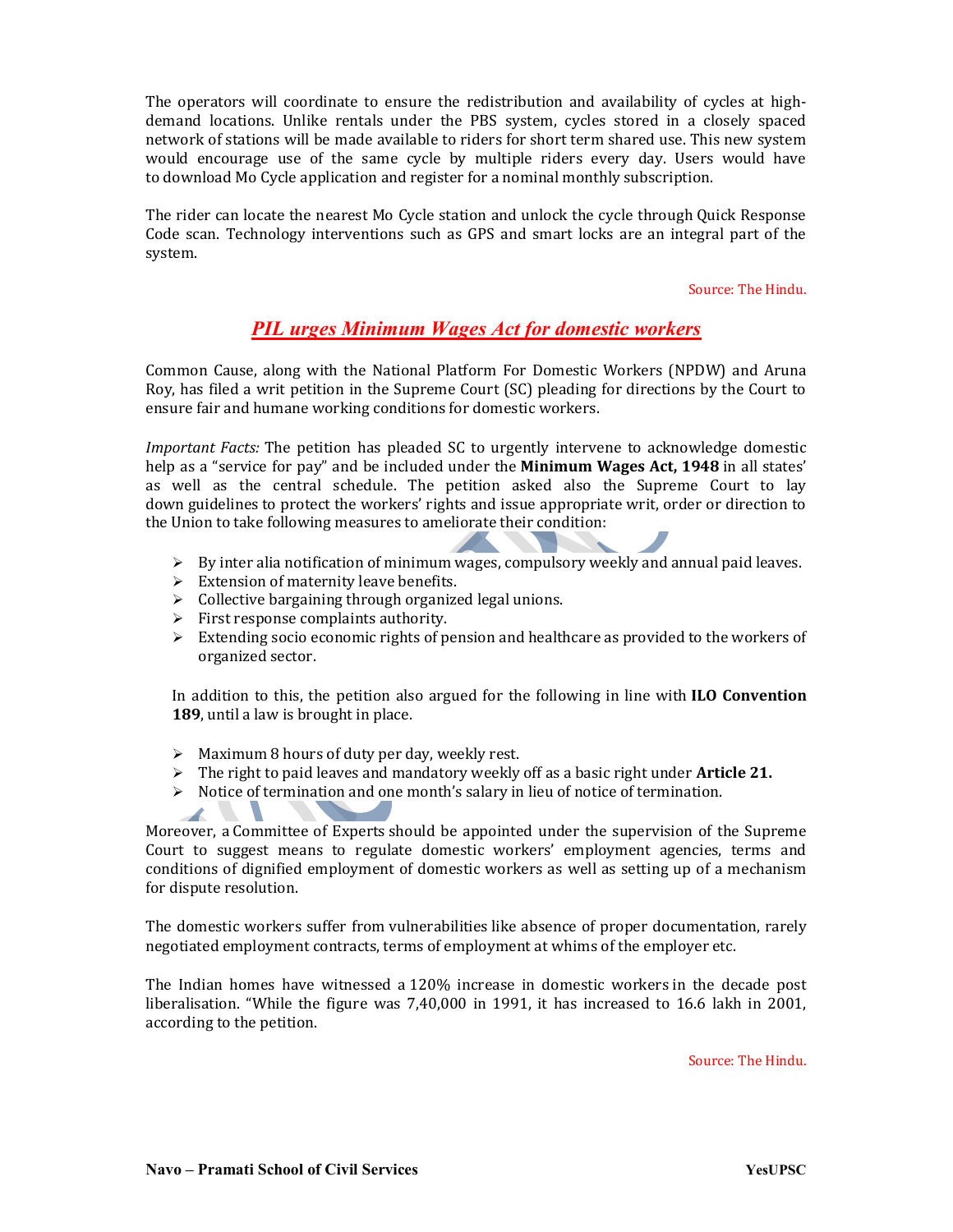## **Incredible India campaign: Tawang Monastery**

The Incredible India campaign has goofed up on Tawang Monastery in Arunachal Pradesh, suggesting the ancient structure was built just three decades ago.

About Monastery: Known in Tibetan as Gaden Namgyal Lhatse, the Tawang Monastery was built according to the wishes of the 5th Dalai Lama, Ngawang Lobsang Gyatso.

It was founded in 1680-81 by a monk named Merag Lodre Gyatso of the Gelug sect after the 4th Dalai Lama gave him a painting of goddess Palden Lhamo to be kept in the monastery. An eightmetre high gilded statue of Lord Buddha dominates the sanctum of the monastery. Local legend has it that China had attacked Tawang in 1962 primarily to extract the secret to eternal youth believed to be buried under the monastery built at about 10,000 ft above sea level.

Source: The Hindu.

## NASA's Insight rover heads for 6.5 minutes of terror

Mars Insight's goal is to listen for quakes and tremors as a way to unveil the Red Planet's inner mysteries, how it formed billions of years ago and by extension, how other rocky planets like the earth took shape.

The unmanned spacecraft, launched nearly seven months ago, is NASA's first to attempt to touch down on Mars since the Curiosity rover arrived in 2012. More than half of 43 attempts to reach Mars with rovers, orbiters and probes by space agencies from around the world have failed.

NASA is the only space agency to have made it, and is invested in these missions as a way to prepare for the first Marsbound human explorers in the 2030s.

Source: The Hindu.

# Editorial

To Read

#### Diplomacy and faith

If Kartarpur corridor works out, PM Modi could extend the outreach to other areas.

The enduring contradictions of India's relations with Pakistan and the violent mood swings that shape its dynamics are on full display this week. The commemoration of the 26/11 Mumbai terror attack on Monday came along with the ground work for the construction of a "faith corridor" across one the world's most militarised borders in the Punjab. It was a decade ago this week that terrorists from Pakistan sailed into Mumbai to perpetrate an outrageous attack on the city. There have been terror attacks sponsored from across the border before and since. But no other incident is likely to remain as etched in India's memory. This week also sees the beginning of the construction of a five-kilometre long visa-free corridor connecting the gurudwaras at Dera Nanak in India and Kartarpur in Pakistan. This is to mark the 550th anniversary of Guru Nanak Dev next year. Nanak, the founder of the Sikh faith, spent the last 18 years of his life in Kartarpur. The Sikh community has long demanded the liberalisation of travel to the holiest of their shrines that went to Pakistan after the Partition.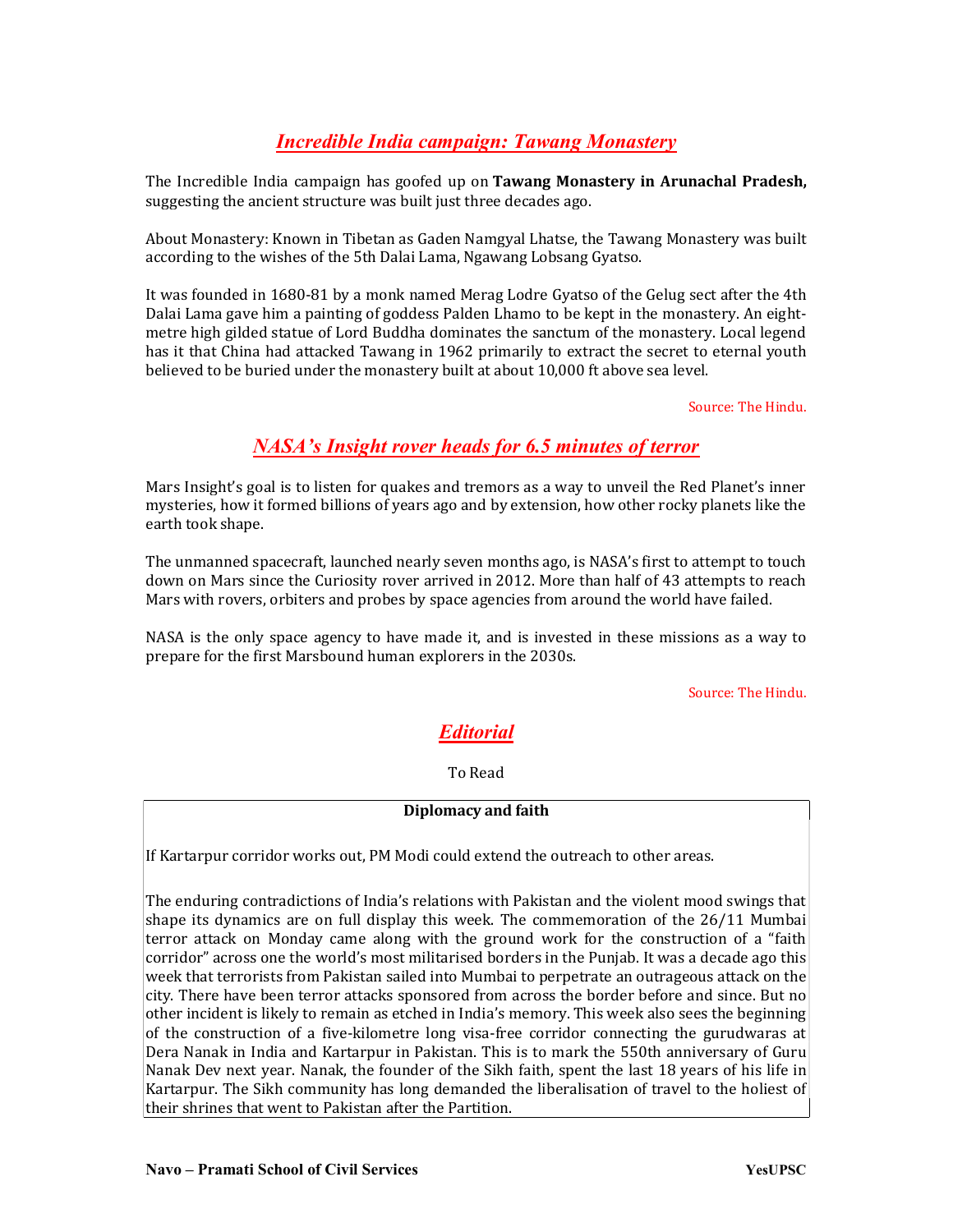If the Mumbai attacks represent the accumulated negative legacy of the relationship, the surprising breakthrough on Kartarpur points to a potentially positive future. Sceptics might say "not so fast". For there is always another sad twist to the tragic tale of the two nations since the Partition. Every hopeful moment in India-Pakistan relations has been followed by a despairing one.

Sceptics will also remind us how hard it has been for Indian political leaders to even embark on sustained talks with Pakistan since the Mumbai attacks. When Prime Minister Manmohan  $\sin$ gh sought to resume the dialogue with Pakistan after he returned to power in the summer of  $\overline{2009}$  — six months after the Mumbai attacks — the Congress party came down hard and vetoed the decision.

When Delhi announced that External Minister Sushma Swaraj will hold talks with her Pakistani counterpart, Shah Mohammad Qureshi, on the margins of the UN General Assembly a couple of months ago, the political backlash was so intense that Delhi had to quickly reverse the decision. This volatile history of India-Pakistan engagement over the last decade makes the agreement on opening the Kartarpur corridor quite significant. But those familiar with the past might demur. It is one thing to talk about "visa-free" travel in the corridor, but entirely another for the two sides to agree on the rules governing it.

In Kashmir, we have seen how the agreement in the middle of the last decade to let Kashmiris travel across the Line of Control without passports and visas was marred by an onerous permit system. Security agencies on both sides would have demands that will make it a lot less easier than the Sikh pilgrims might expect at the Punjab border. That Pakistan has long supported Sikh separatists demanding Khalistan will make the task even harder for Delhi. There are other issues as well. In declining the invitation from Pakistan to attend the foundation-laying ceremony at Kartarpur on Wednesday, the chief minister of Punjab, Amarinder Singh pointed to the routine killing of Indian soldiers on the LoC in Kashmir and the ISI's "nefarious activities" in the Punjab.

Why then did Delhi accept the opening of the corridor? In addressing the Sikh community on Gurpurab last week, Prime Minister Narendra Modi said the negative dynamic between the governments must be separated from the need to build bridges between the two peoples. "Religious diplomacy" — or using faith to bring people and nations together — has been very much part of Modi's foreign policy in his outreach to the neighbouring countries in the Subcontinent and beyond. It was also framed as a priority in the joint statement issued after his talks with Pakistan Prime Minister Nawaz Sharif at Ufa in July 2015.

But is Modi taking a big risk on the Kartarpur corridor? In inviting PM Sharif for his inauguration in 2014 and in travelling to Lahore on short notice at the end of 2015, Modi had demonstrated his appetite for risk taking with Pakistan. Will he be lucky the third time? If there is one place ripe for quick advances in bilateral relations it is the Punjab. The pent-up demands for cross-border commercial cooperation and people-to-people contact is immense in the Punjab, which has borne so much of the Partition's tragic burden. If there is political will, a lot of steps — relating to religious tourism, overland commerce, cross-border trade in electricity and hydrocarbons — can be taken.

But none of the repeated efforts over the last decade — between Delhi and Islamabad as well as Chandigarh and Lahore — on transforming the relationship between the two Punjabs has borne fruit. During the decade-long UPA rule, there were moments when breakthroughs appeared imminent, but turned out to be elusive.

Modi, however, might believe that he has little to lose by trying again and India is strong enough to take some political risks with Pakistan. And if the Kartarpur corridor works out well, there